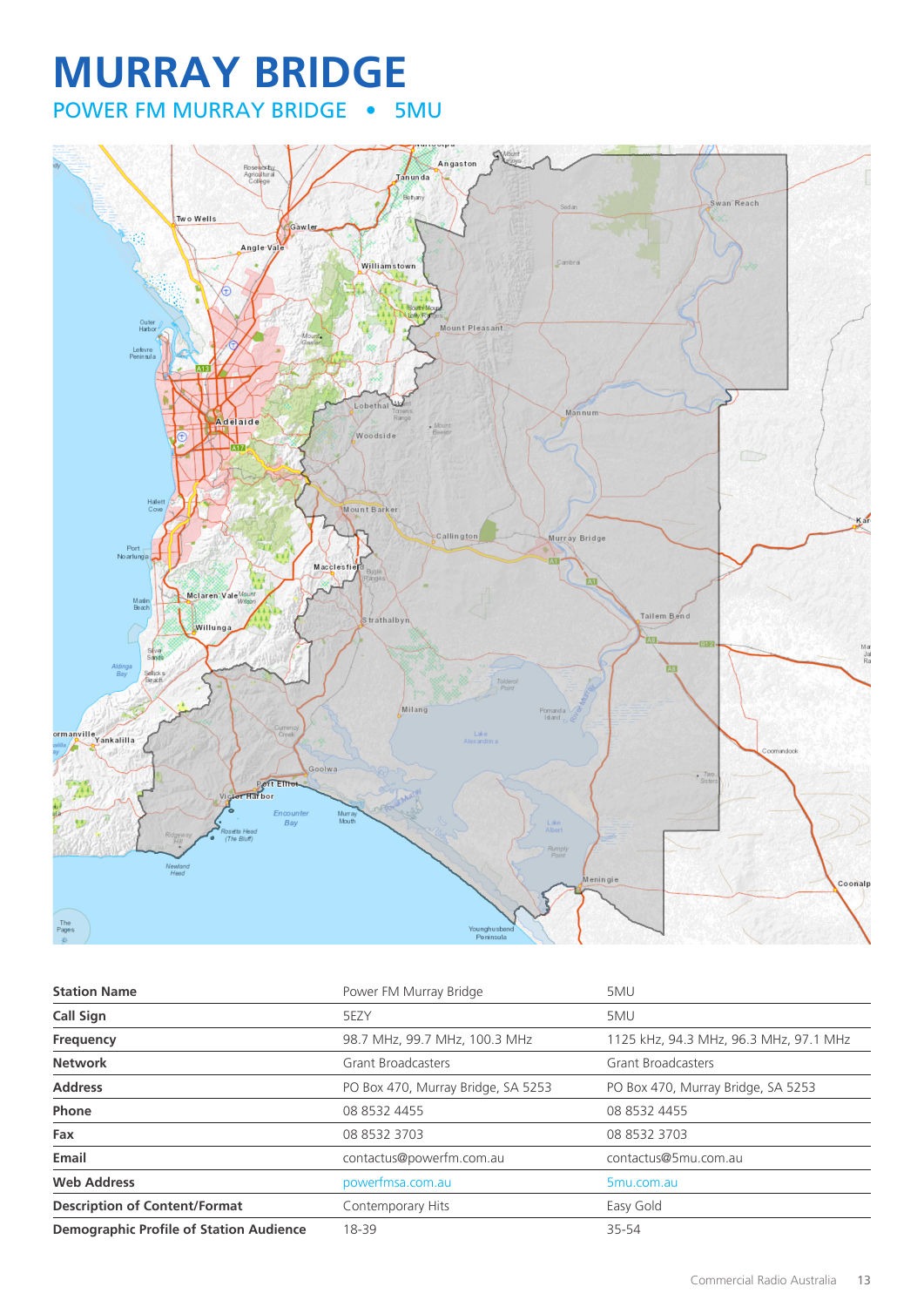## **MURRAY BRIDGE**

Murray Bridge is situated on the Murray River approximately 80 kilometres east of the state's capital, Adelaide. Originally named Edwards Crossing, after its road and railway crossing, the city was renamed to Murray Bridge in 1924. Murray Bridge is a sprawling rural centre with a grain silo, vegetable gardens, hothouses and light industry surrounding the city centre.

In comparison to the 2011 census, the population of the radio licence area of Murray Bridge has increased by 5.98% to 120,118. The birthplace for 82% of the population was Oceania including Australia, New Zealander, Indigenous and Islander persons.

21,628 people (18%) were attending an educational institution in 2016. Of these, 48% were either in infants or primary, 32% were attending a secondary educational institution, 8% attending TAFE and 13% attending university or another tertiary institution. Of the 45,277 people (38%) who already have a tertiary qualification, 29% have a degree and 71% have a certificate, diploma or another tertiary qualification.

The stability of the area is reflected in the high level of home ownership. Of the total dwellings (46,195) in Murray Bridge, 37% are owned outright and 36% are mortgaged. Private rental properties represent one fifth of total dwellings.

26% of the total households in Murray Bridge have a household income range between \$21,000 – \$41,999pa; 26% between \$42,000 – \$77,999pa; and 11% between \$78,000 – \$103,999pa. One in five households have a household income over \$104,000pa.

Murray Bridge's retail district contains supermarkets, department stores, over 45 specialty stores and a public library.

#### **AGRICULTURE**

Over 636 thousand hectares are dedicated to agricultural commodities in Murray Bridge. The close proximity to the Murray River ensures the crops and animals are well watered year-round. The area contains more than 13 million orchard fruit trees and produced over 21 million kilograms of apples.

#### EMPLOYMENT

The majority (52%) of the labour force of 54,830 is employed full time. The main industries of employment are:

- Education and Training/Health Care and Social Assistance;
- Wholesale Trade/Retail Trade/Accommodation and Food Services; and
- Manufacturing/Electricity, Gas, Water and Waste Services/Construction.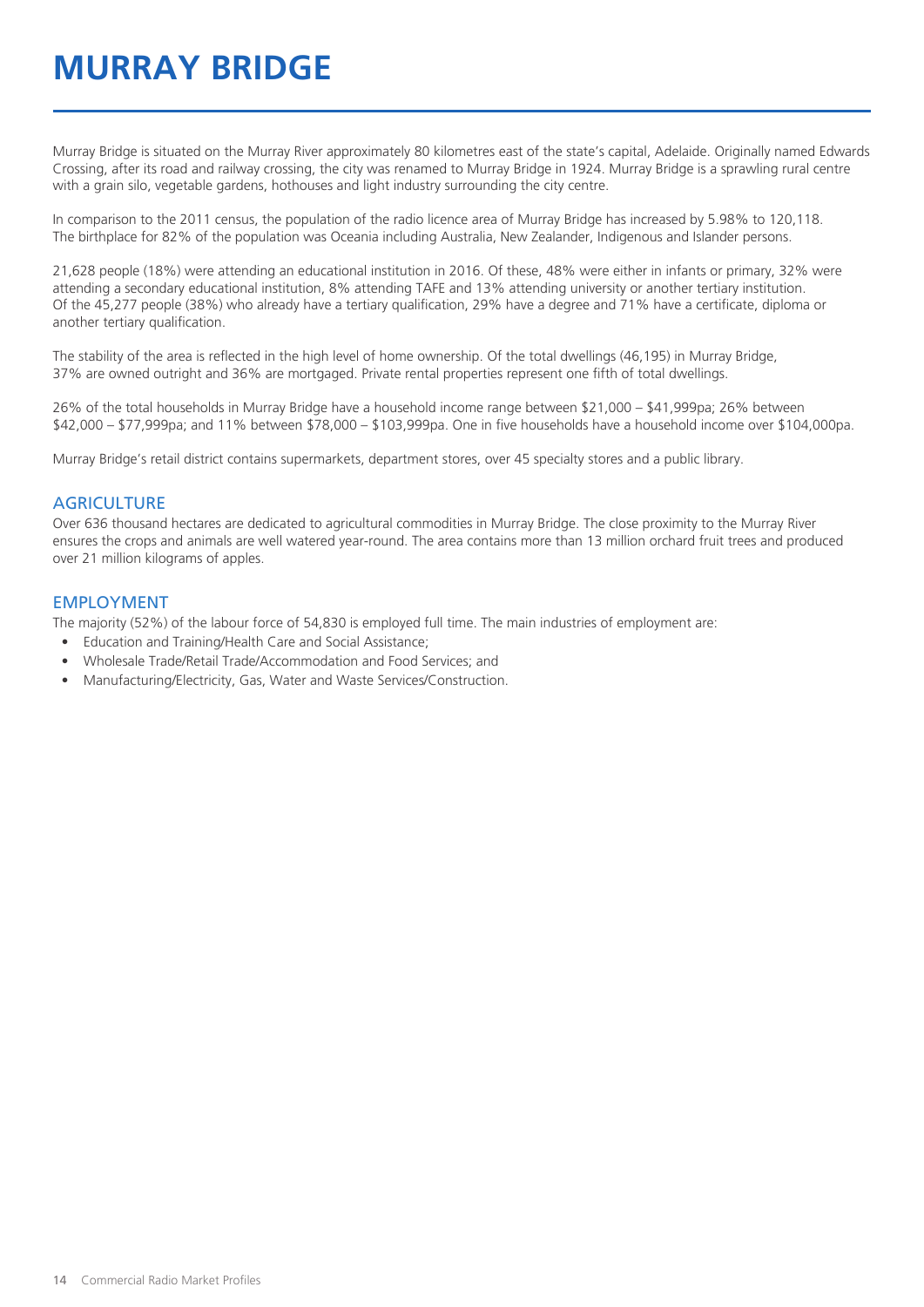# **MURRAY BRIDGE**

#### AGE COHORTS

| Age                          | Male   | Female | Total   | <b>Market</b><br>population |
|------------------------------|--------|--------|---------|-----------------------------|
| $10 + \gamma$ ears           | 52,255 | 54,447 | 106,702 | 88.83%                      |
| 0-9 years                    | 6,908  | 6,508  | 13,416  | 11.17%                      |
| $10-17$ years                | 5,701  | 5,482  | 11,183  | 9.31%                       |
| 18-24 years                  | 4,283  | 4,145  | 8,428   | 7.02%                       |
| 25-39 years                  | 8,778  | 8,924  | 17,702  | 14.74%                      |
| 40-54 years                  | 11,592 | 12,394 | 23,986  | 19.97%                      |
| 55-64 years                  | 8,544  | 9,025  | 17,569  | 14.63%                      |
| 65-74 years                  | 8,174  | 8,467  | 16,641  | 13.85%                      |
| $75+$ years                  | 5,183  | 6,010  | 11,193  | 9.32%                       |
| Total 2011 population        | 55,818 | 57,523 | 113,341 |                             |
| <b>Total 2016 population</b> | 59,163 | 60,955 | 120,118 | 100%                        |
| % change 2011-2016           |        |        | 5.98%   |                             |

#### LABOUR FORCE

| <b>Employment classification</b> | Total  | Labour force |
|----------------------------------|--------|--------------|
| Full-time employed               | 28,345 | 51.7%        |
| Part-time employed               | 20.096 | 36.65%       |
| Not stated employed              | 3.051  | 5.56%        |
| Unemployed                       | 3,338  | 6.09%        |
| <b>Total labour force</b>        | 54,830 | 100%         |

#### HOUSEHOLD INCOME

| Income range (pa)       | <b>Total</b> | Occupied<br>dwellings |
|-------------------------|--------------|-----------------------|
| $$0 - $7,749$           | 624          | 1.36%                 |
| $$7,750 - $20,999$      | 2,567        | 5.6%                  |
| $$21,000 - $41,999$     | 11,946       | 26.07%                |
| $$42,000 - $77,999$     | 11,910       | 25.99%                |
| $$78,000 - $103,999$    | 4,962        | 10.83%                |
| $$104,000 - $129,999$   | 3,899        | 8.51%                 |
| $$130,000 - $155,999$   | 2,138        | 4.67%                 |
| $$160,000 - $181,999$   | 1,146        | 2.5%                  |
| $$182,000 - $207,999$   | 813          | 1.77%                 |
| $$208,000+$             | 1,225        | 2.67%                 |
| Not stated              | 4,595        | 10.03%                |
| <b>Total households</b> | 45,825       | 100%                  |

#### FAMILY STRUCTURE

| <b>Type of family</b>         | Total  | <b>Total families</b> |
|-------------------------------|--------|-----------------------|
| Couple families - Children    | 12,425 | 37.35%                |
| Couple families - No children | 15,861 | 47.67%                |
| Single parents                | 4.757  | 14.3%                 |
| Other families                | 227    | 0.68%                 |
| <b>Total families</b>         | 33,270 | 100%                  |

### **OCCUPATION**

| <b>Employment classification</b>                                     | Total  | <b>Occupations</b> |
|----------------------------------------------------------------------|--------|--------------------|
| Managers/Professionals                                               | 15,688 | 30.62%             |
| Technicians & trade workers/<br>Community & personal service workers | 13,634 | 26.61%             |
| Clerical & administrative workers                                    | 5,888  | 11.49%             |
| Sales workers                                                        | 4,902  | 9.57%              |
| Machinery operators & drivers/Labourers                              | 10,468 | 20.43%             |
| Not stated                                                           | 660    | 1.29%              |
| <b>Total</b>                                                         | 51,240 | 100%               |

#### INDUSTRY

| Industry                                                                                                      | Total  | Workforce |
|---------------------------------------------------------------------------------------------------------------|--------|-----------|
| Agriculture, forestry & fishing                                                                               | 4,565  | 8.95%     |
| Mining                                                                                                        | 730    | 1.43%     |
| Manufacturing/Electricity, gas, water &<br>waste services/Construction                                        | 9,000  | 17.64%    |
| Wholesale trade/Retail trade/<br>Accommodation & food services                                                | 10,458 | 20.49%    |
| Transport, postal & warehousing/<br>Information, media & communications                                       | 2,263  | 4.43%     |
| Financial & insurance services/<br>Rental hiring & real estate services/<br>Administration & support services | 3,372  | 6.61%     |
| Professional scientific & technical services                                                                  | 2.238  | 4.39%     |
| Public administration & safety                                                                                | 3,128  | 6.13%     |
| Education & training/Health care &<br>social assistance                                                       | 10,935 | 21.43%    |
| Arts & recreation services                                                                                    | 621    | $1.22\%$  |
| Other services                                                                                                | 2,055  | 4.03%     |
| Not stated                                                                                                    | 1,664  | 3.26%     |
| <b>Total</b>                                                                                                  | 51.029 | 100%      |

#### ANNUAL HOUSEHOLD EXPENDITURE

| <b>Product or service</b>            | $$000's$ (pa) |
|--------------------------------------|---------------|
| Food & non-alcoholic beverages       | 517,939       |
| Alcoholic beverages                  | 65,087        |
| Clothing & footwear                  | 93,099        |
| Household furnishings & equipment    | 123,988       |
| Furniture & floor covering           | 46,981        |
| Household appliances                 | 23,044        |
| Household services & operation       | 81,583        |
| Medical care & health expenses       | 179,844       |
| Motor vehicle purchase               | 95,524        |
| Motor vehicle running costs          | 272,139       |
| Recreation                           | 331,938       |
| Recreational & educational equipment | 88,323        |
| Holidays                             | 144,584       |
| Personal care                        | 57,029        |